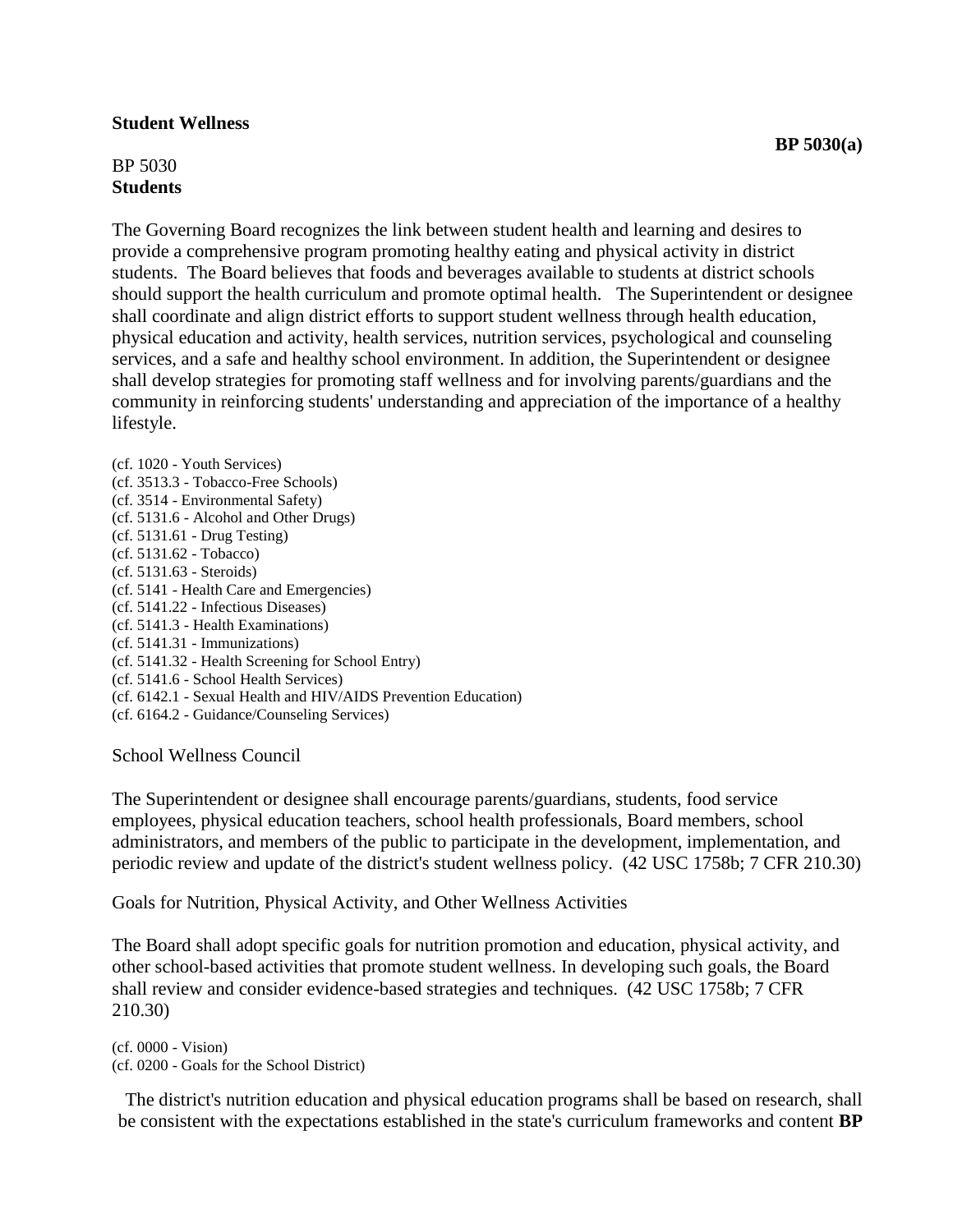**5030(b)**

standards, and shall be designed to build the skills and knowledge that all students need to maintain a healthy lifestyle.

(cf. 6011 - Academic Standards) (cf. 6142.7 - Physical Education and Activity) (cf. 6142.8 - Comprehensive Health Education) (cf. 6143 - Courses of Study)

The nutrition education program shall include, but is not limited to, information about the benefits of healthy eating for learning, disease prevention, weight management, and oral health. Nutrition education shall be provided as part of the health education program and, as appropriate, shall be integrated into other academic subjects in the regular educational program, before- and after-school programs, summer learning programs, and school garden programs.

(cf. 5148.2 - Before/After School Programs) (cf. 6177 - Summer Learning Programs)

All students shall be provided opportunities to be physically active on a regular basis. Opportunities for moderate to vigorous physical activity shall be provided through physical education and recess and may also be provided through school athletic programs, extracurricular programs, before- and after-school programs, summer learning programs, programs encouraging students to walk or bicycle to and from school, in-class physical activity breaks, and other structured and unstructured activities.

(cf. 5142.2 - Safe Routes to School Program) (cf. 6145 - Extracurricular and Cocurricular Activities) (cf. 6145.2 - Athletic Competition)

The Board may enter into a joint use agreement or memorandum of understanding to make district facilities or grounds available for recreational or sports activities outside the school day and/or to use community facilities to expand students' access to opportunity for physical activity.

(cf. 1330.1 - Joint Use Agreements)

Professional development may be regularly offered to the nutrition program director, managers, and staff, as well as health education teachers, physical education teachers, coaches, activity supervisors, and other staff as appropriate to enhance their knowledge and skills related to student health and wellness.

(cf. 4131 - Staff Development) (cf. 4231 - Staff Development) (cf. 4331 - Staff Development)

In order to ensure that students have access to comprehensive health services, the district may provide access to health services at or near district schools and/or may provide referrals to community resources.

The Board recognizes that a safe, positive school environment is also conducive to students' physical and mental health and thus prohibits bullying and harassment of all students, including bullying on the basis of weight or health condition.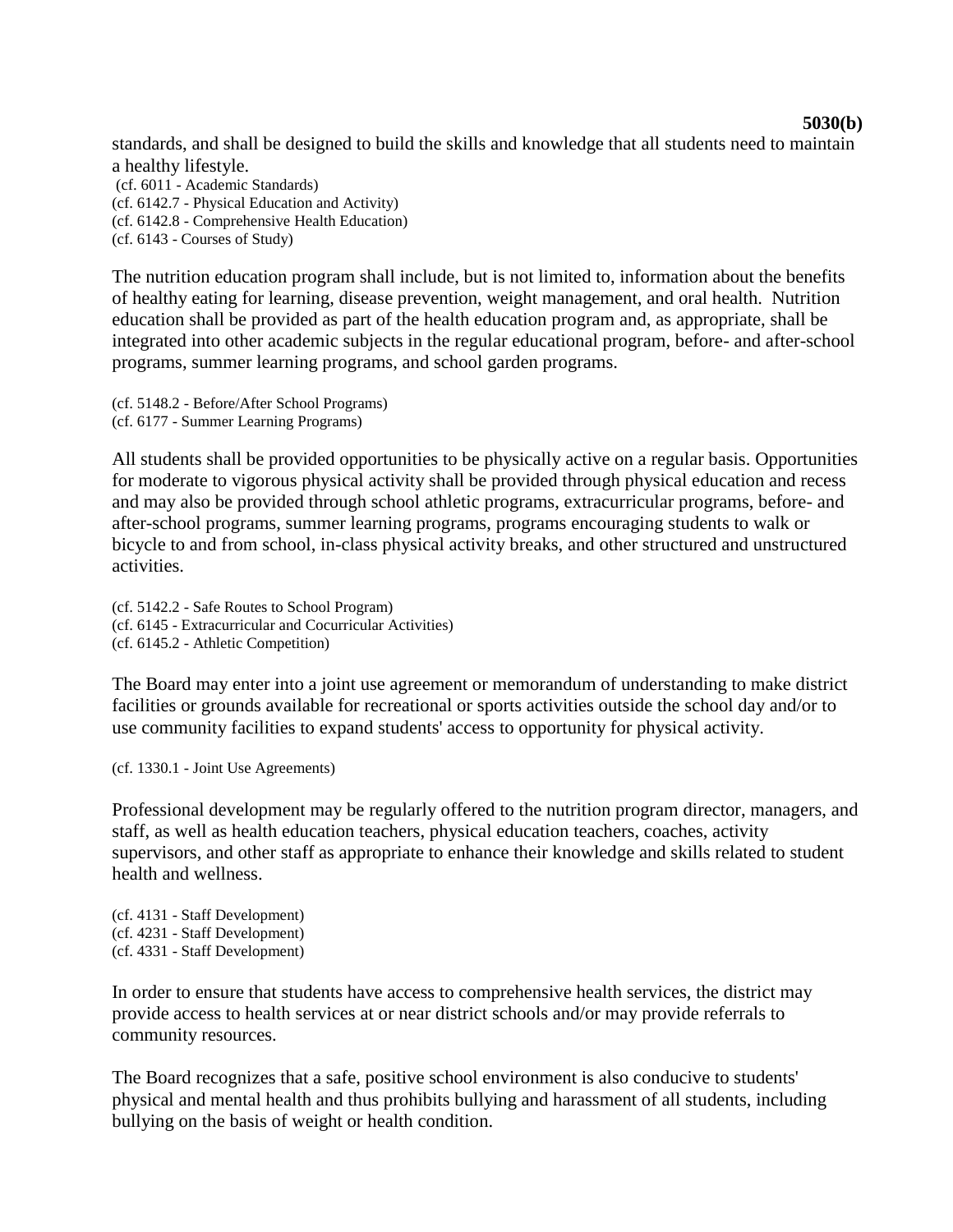(cf. 5131.2 - Bullying)

(cf. 5145.3 - Nondiscrimination/Harassment)

The Superintendent or designee shall encourage staff to serve as positive role models for healthy eating and physical fitness. He/she shall promote work-site wellness programs and may provide opportunities for regular physical activity among employees.

Nutrition Guidelines for All Foods Available at School

For all foods and beverages available on each campus during the school day, the district shall adopt nutrition guidelines which are consistent with 42 USC 1758, 1766, 1773, and 1779 and federal regulations and which support the objectives of promoting student health and reducing childhood obesity. (42 USC 1758b)

In order to maximize the district's ability to provide nutritious meals and snacks, all district schools shall participate in available federal school nutrition programs, including the National School Lunch and School Breakfast Programs and after-school snack programs, to the extent possible. When approved by the California Department of Education, the district may sponsor a summer meal program.

(cf. 3550 - Food Service/Child Nutrition Program)

(cf. 3552 - Summer Meal Program)

(cf. 3553 - Free and Reduced Price Meals)

(cf. 5141.27 - Food Allergies/Special Dietary Needs)

(cf. 5148 - Child Care and Development)

(cf. 5148.3 - Preschool/Early Childhood Education)

The Superintendent or designee shall provide access to free, potable water in the food service area during meal times in accordance with Education Code 38086 and 42 USC 1758, and shall encourage students' consumption of water by educating them about the health benefits of water and by serving water in an appealing manner.

The Board believes that all foods and beverages sold to students at district schools, including those available outside the district's reimbursable food services program, should support the health curriculum and promote optimal health. Nutrition standards adopted by the district for foods and beverages provided through student stores, vending machines, or other venues shall meet or exceed state and federal nutrition standards.

(cf. 3312 - Contracts) (cf. 3554 - Other Food Sales)

The Superintendent or designee shall encourage school organizations to use healthy food items or non-food items for fundraising purposes.

He/she also shall encourage school staff to avoid the use of non-nutritious foods as a reward for students' academic performance, accomplishments, or classroom behavior.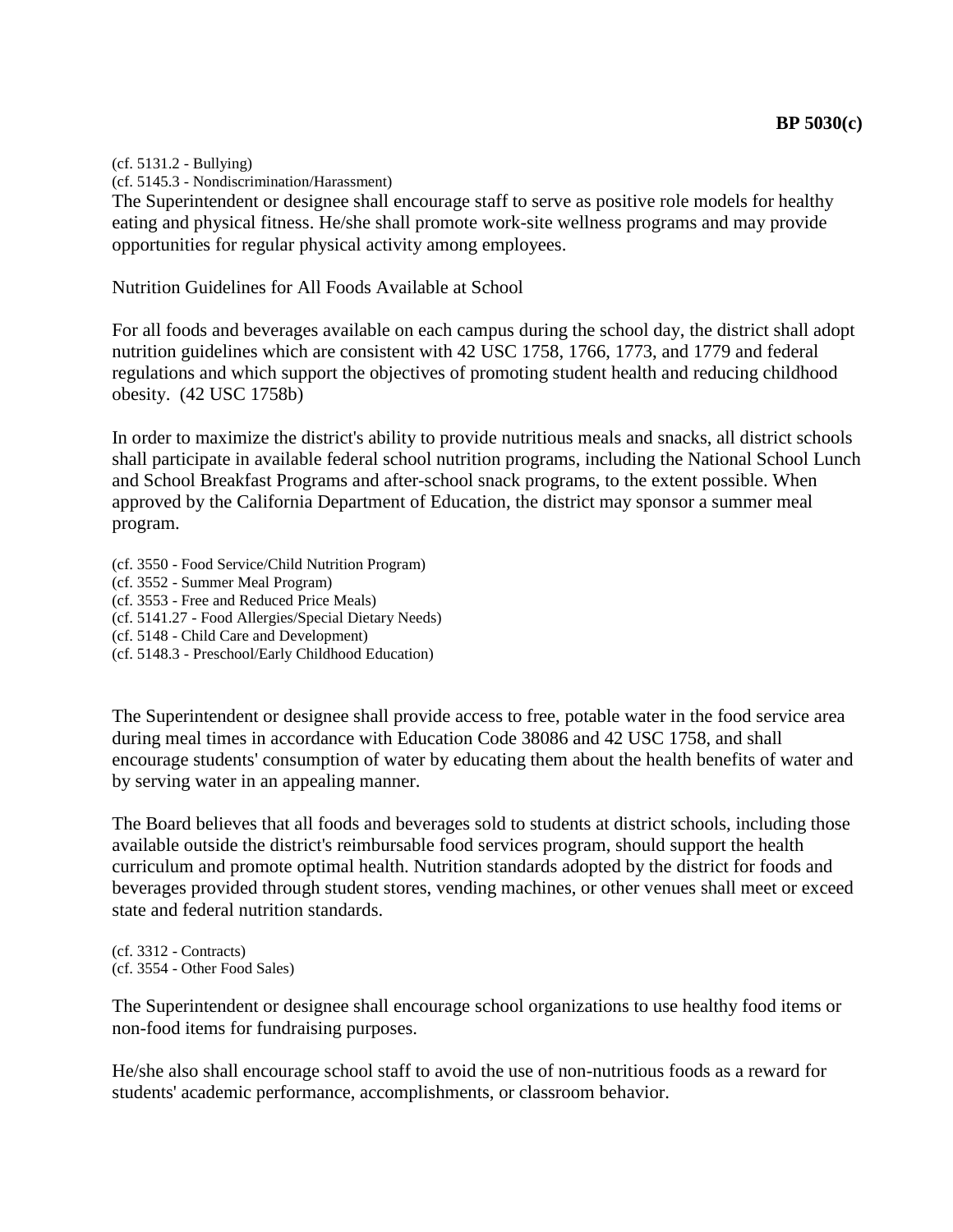## **BP 5030(d)**

School staff shall encourage parents/guardians or other volunteers to support the district's nutrition education program by considering nutritional quality when selecting any snacks which they may donate for occasional class parties. Class parties or celebrations shall be held after the lunch period when possible.

To reinforce the district's nutrition education program, the Board prohibits the marketing and advertising of foods and beverages that do not meet nutrition standards for the sale of foods and beverages on campus during the school day. (7 CFR 210.30)

Program Implementation and Evaluation

The Superintendent designates the individual(s) identified below as the individual(s) responsible for ensuring that each school site complies with the district's wellness policy. (42 USC 1758b; 7 CFR 210.30)

Director of Pupil Personnel 805-361-8141

(cf. 0500 - Accountability) (cf. 3555 - Nutrition Program Compliance)

The Superintendent or designee shall assess the implementation and effectiveness of this policy at least once every three years. (42 USC 1758b; 7 CFR 210.30)

The assessment shall include the extent to which district schools are in compliance with this policy, the extent to which this policy compares to model wellness policies available from the U.S. Department of Agriculture, and a description of the progress made in attaining the goals of the wellness policy. (42 USC 1758b)

The Superintendent or designee shall invite feedback on district and school wellness activities from food service personnel, school administrators, the wellness council, parents/guardians, students, teachers, before- and after-school program staff, and/or other appropriate persons.

In addition, the Superintendent or designee shall prepare and maintain the proper documentation and records needed for the administrative review of the district's wellness policy conducted by the California Department of Education (CDE) every three years.

The assessment results of both the district and state evaluations shall be submitted to the Board for the purposes of evaluating policy and practice, recognizing accomplishments, and making policy adjustments as needed to focus district resources and efforts on actions that are most likely to make a positive impact on student health and achievement.

# **Notifications**

The Superintendent or designee shall inform the public about the content and implementation of the district's wellness policy and shall make the policy, and any updates to the policy, available the public on an annual basis. He/she shall also inform the public of the district's progress towards meeting the goals of the wellness policy, including the availability of the triennial district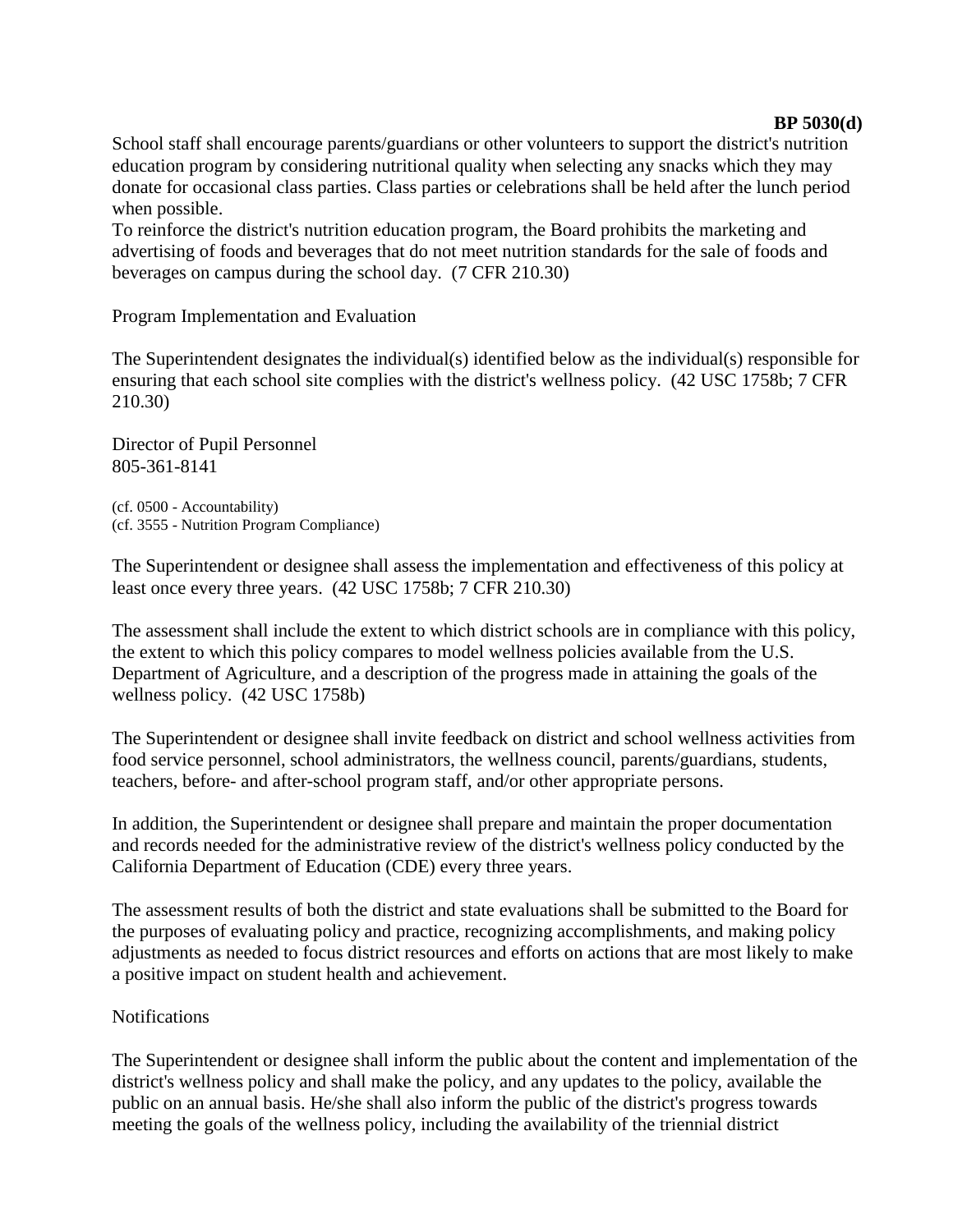### assessment. (Education Code 49432; 42 USC 1758b; 7 CFR 210.30)

#### (cf. 5145.6 - Parental Notifications)

The Superintendent or designee shall distribute this information through the most effective methods of communication, including district or school newsletters, handouts, parent/guardian meetings, district and school web sites, and other communications. Outreach to parents/guardians shall emphasize the relationship between student health and wellness and academic performance.

(cf. 1100 - Communication with the Public) (cf. 1112 - Media Relations) (cf. 1113 - District and School Web Sites) (cf. 1114 - District-Sponsored Social Media) (cf. 6020 - Parent Involvement)

#### Records

The Superintendent or designee shall retain records that document compliance with 7 CFR 210.30, including, but not limited to, the written student wellness policy, documentation of the triennial assessment of the wellness policy for each school site, and documentation demonstrating compliance with the community involvement requirements, including requirements to make the policy and assessment results available to the public. (7 CFR 210.30)

Legal Reference: EDUCATION CODE 33350-33354 CDE responsibilities re: physical education 38086 Free fresh drinking water 49430-49434 Pupil Nutrition, Health, and Achievement Act of 2001 49490-49494 School breakfast and lunch programs 49500-49505 School meals 49510-49520 Nutrition 49530-49536 Child Nutrition Act 49540-49546 Child care food program 49547-49548.3 Comprehensive nutrition services 49550-49562 Meals for needy students 49565-49565.8 California Fresh Start pilot program 49570 National School Lunch Act 51210 Course of study, grades 1-6 51210.1-51210.2 Physical education, grades 1-6 51210.4 Nutrition education 51220 Course of study, grades 7-12 51222 Physical education 51223 Physical education, elementary schools 51795-51798 School instructional gardens 51880-51921 Comprehensive health education CODE OF REGULATIONS, TITLE 5 15500-15501 Food sales by student organizations 15510 Mandatory meals for needy students 15530-15535 Nutrition education 15550-15565 School lunch and breakfast programs UNITED STATES CODE, TITLE 42 1751-1769j National School Lunch Program, especially: 1758b Local wellness policy